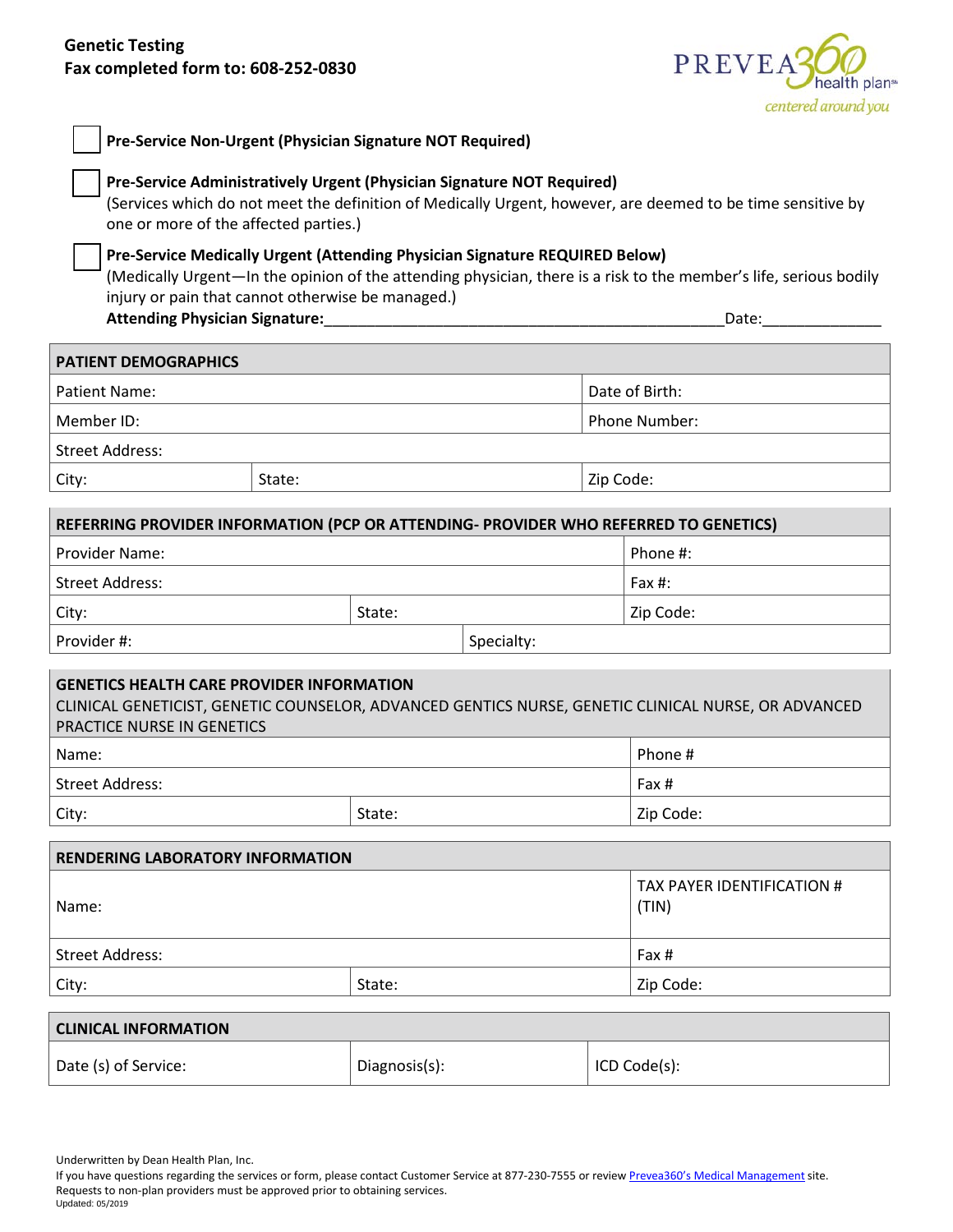

| <b>TEST INFORMATION</b>           |                                        |
|-----------------------------------|----------------------------------------|
| <b>Clinical History:</b>          |                                        |
| <b>Requested Test</b><br>Name(s): | CPT\HCPCS code(s):<br>(***Required***) |

\*\*\*Please complete the attached Genetic Counseling Recommendation form if the test you are ordering requires Genetic Counseling